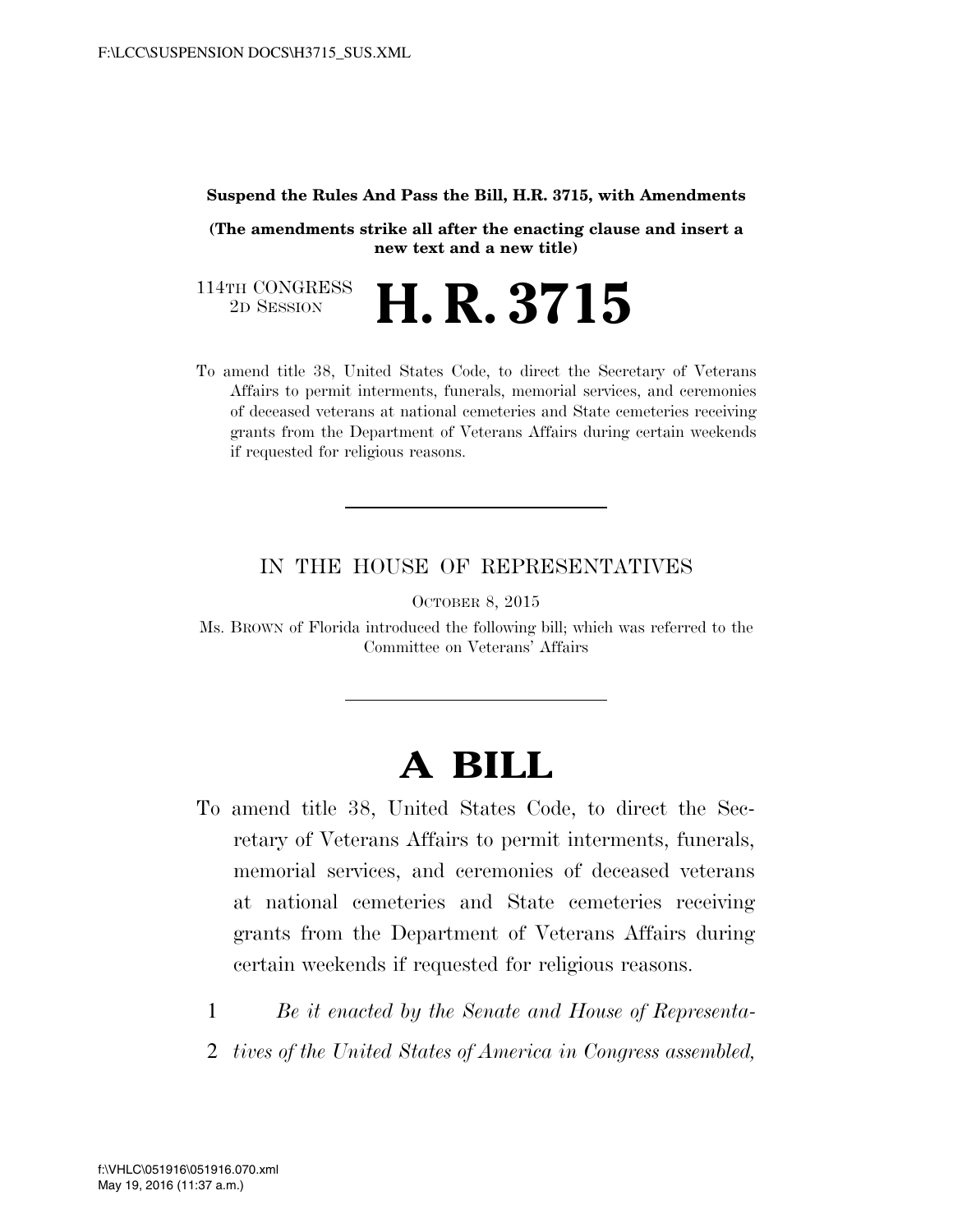$\mathfrak{D}$ 

## **SECTION 1. SHORT TITLE.**

 This Act may be cited as the ''Final Farewell Act of 2016''.

 **SEC. 2. AUTHORIZATION OF INTERMENTS, FUNERALS, ME- MORIAL SERVICES, AND CEREMONIES AT NA- TIONAL CEMETERIES AND STATE CEME- TERIES RECEIVING GRANTS DURING WEEK-ENDS.** 

 (a) NATIONAL CEMETERIES.—Section 2404 of title 38, United States Code, is amended by adding at the end the following new subsection:

 ''(i) The Secretary shall permit the interment or fu- neral, memorial service, or ceremony of a deceased veteran at a national cemetery during weekends, other than Fed- eral holiday weekends, upon a request of the next-of-kin of the veteran.''.

 (b) STATE CEMETERIES.—Section 2408(c) of such title is amended—

 (1) by redesignating paragraph (2) as para- $20 \qquad \text{graph } (3)$ ; and

 (2) by inserting after paragraph (1) the fol-lowing new paragraph (2):

 ''(2) In addition to the conditions specified in sub- section (b) and paragraph (1), any grant to a State under this section to assist such State in establishing a veterans' cemetery shall be made on the condition that such ceme